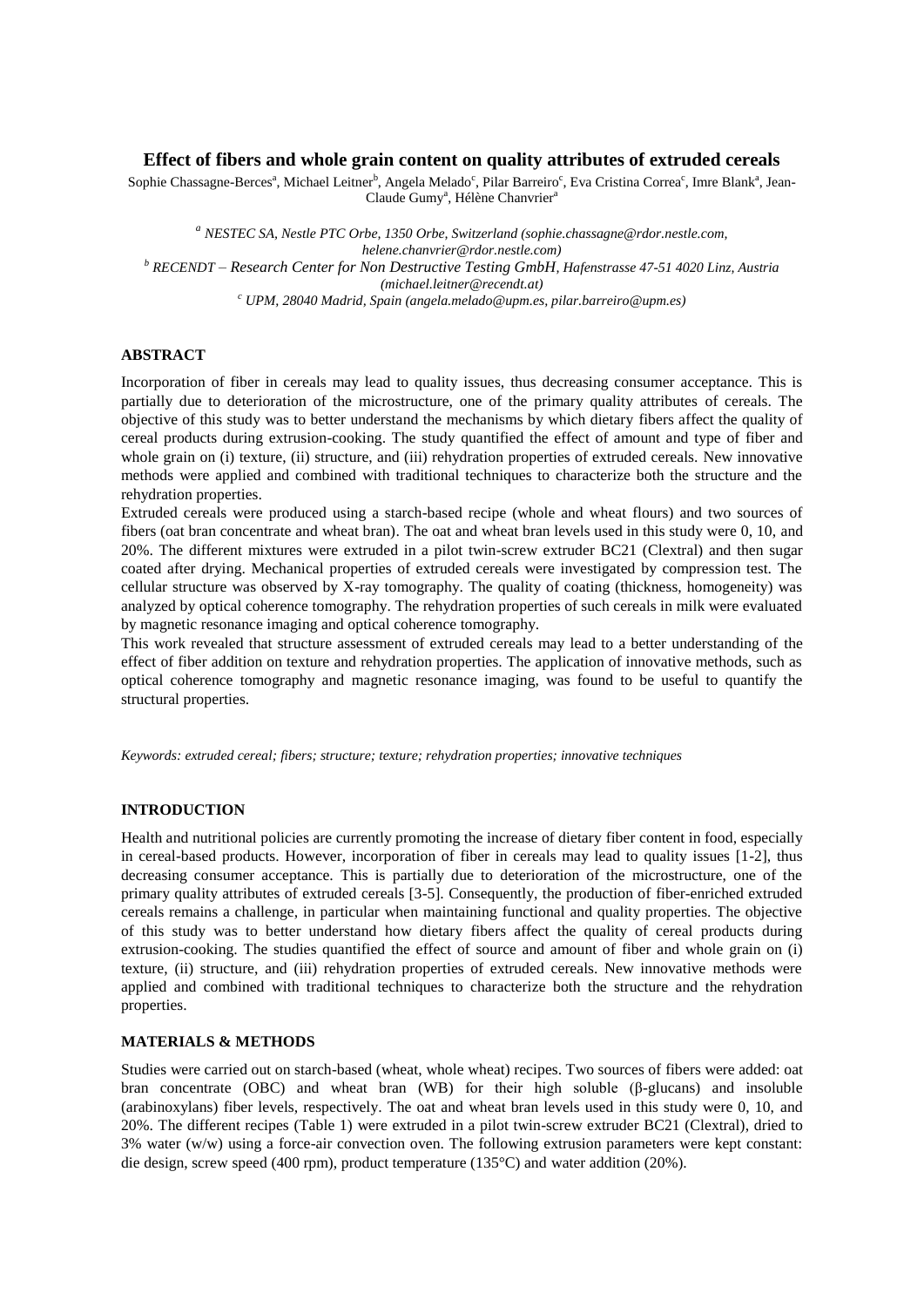| <b>Samples</b>      | <b>Whole Grain</b> | <b>Fiber rich ingredients</b> |                   | <b>Filler</b> |          |                |
|---------------------|--------------------|-------------------------------|-------------------|---------------|----------|----------------|
|                     | Whole Wheat        | <b>OBC</b>                    | <b>Wheat Bran</b> | Wheat flour   | Corn     | Sugar          |
| <b>FO WG40</b>      | 40                 | $\Omega$                      | $\Omega$          | 40            | 18       | 2              |
| <b>FO WG60</b>      | 60                 | $\theta$                      | $\theta$          | 20            | 18       | $\overline{2}$ |
| <b>FO WG80</b>      | 80                 | $\Omega$                      | $\theta$          | $\Omega$      | 18       | $\mathfrak{D}$ |
| <b>F10 WG40 OBC</b> | 40                 | 10                            | $\theta$          | 30            | 18       | $\overline{2}$ |
| <b>F10 WG60 OBC</b> | 60                 | 10                            | $\theta$          | 10            | 18       | 2              |
| <b>F10 WG80 OBC</b> | 80                 | 10                            | $\theta$          | $\Omega$      | 8        | 2              |
| <b>F10 WG40 WB</b>  | 40                 | $\Omega$                      | 10                | 30            | 18       | $\mathfrak{D}$ |
| <b>F10 WG60 WB</b>  | 60                 | $\theta$                      | 10                | 10            | 18       | $\mathfrak{D}$ |
| <b>F10 WG80 WB</b>  | 80                 | $\theta$                      | 10                | $\Omega$      | 8        | $\overline{2}$ |
| <b>F20 WG40 OBC</b> | 40                 | 20                            | $\theta$          | 20            | 18       | $\overline{c}$ |
| <b>F20 WG60 OBC</b> | 60                 | 20                            | $\Omega$          | $\Omega$      | 18       | 2              |
| <b>F18 WG80 OBC</b> | 80                 | 18                            | $\Omega$          | $\Omega$      | $\theta$ | $\overline{c}$ |
| <b>F20 WG40 WB</b>  | 40                 | $\Omega$                      | 20                | 20            | 18       | $\overline{2}$ |
| <b>F20 WG60 WB</b>  | 60                 | $\theta$                      | 20                | $\Omega$      | 18       | $\overline{c}$ |
| <b>F18 WG80 WB</b>  | 80                 | $\theta$                      | 18                | $\theta$      | $\theta$ | $\overline{c}$ |

**Table 1.** Cereal composition (% dry matter) of different samples

Each sample was coated with 30% (w/w) of syrup composed of sucrose (67%), dextrose (5%) and water (28%) and dried again to 3% water (w/w).

Mechanical properties of extruded cereals were investigated by compression test using a Kramer shear cell equipped with a 500 kg load cell cell moving at 1mm/s through a 1.7cm thick cereal bed. The cellular structure was scanned by X-ray tomography (SkyScan 1172, Belgium) at 40kV over 180º. Information on porosity, cell size, and cell wall thickness distributions were extracted from 3D image analysis. The quality of coating (thickness, homogeneity) was analyzed by optical coherence tomography. The rehydration properties of such cereals in milk were evaluated by magnetic resonance imaging (MRI) and optical coherence tomography. Several kinds of milk (considering increasing fat level) were tested with 200 MHz MRI and further image processing by means of texture analysis based on histogram studies.

# **RESULTS & DISCUSSION**

Whatever the type of fiber (oat bran concentrate or wheat bran), the modifications of mechanical properties after addition of fiber rich ingredients or whole grains show similar trends (Figure 1):

- Without addition of fibers (0%), the maximum force and the number of peaks do not change much when increasing the whole grain content.
- Conversely, adding fibers significantly increases the maximum force  $(F_{\text{max}})$ , whereas the number of peaks  $(N_{peak})$  decreases, thus showing an increase of hardness and a decrease of "crispness" when the fibers are added.
- Interestingly, the higher the addition of fibers, the more the addition of whole grain has an impact on texture properties (ie.  $F_{\text{max}}$  and  $N_{\text{peak}}$ ).

The modifications of texture parameters ( $F_{\text{max}}$  and  $N_{\text{peak}}$ ) are more important with oat bran concentrate than with wheat bran.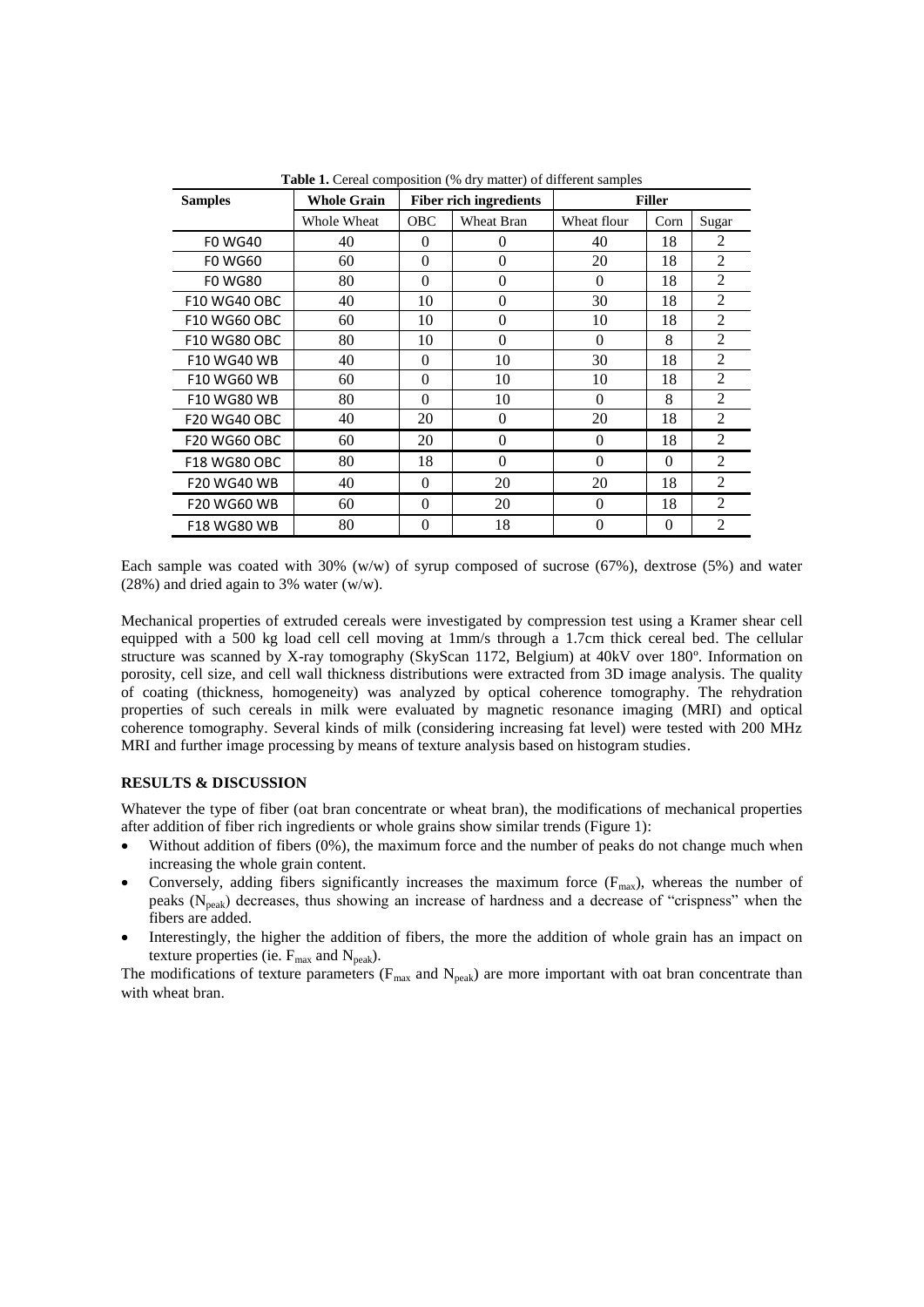

**Figure 1.** Effect of fibers and whole grain (WG) content on two parameters of texture (a- Maximum force and b- Number of peaks) for two sources of fibers: Oat Bran Concentrate and Wheat Bran.

Modifications of mechanical properties were linked with variations of cell size and cell wall structure (Figure 2).

- Without addition of fibers (F0-), only minor modifications of porosity and cell size are observed when the whole grain content increases while the cell wall thickness increases significantly between 40% and 60% WG content.
- Conversely, adding fibers decreases the expansion of extruded cereals and thus the cell size and the porosity decreases while the thickness of cell wall globally increases, in agreement with the increase of maximum force observed.



**Figure 2. Cellular Structure.** Principal component analysis of structure data: similarity map of component 1 and 2. Convex hulls were drawn for 0% (F0-), 10% (F10-) and 20% (F20-) of fiber contents. Main structure and texture attributes are plotted.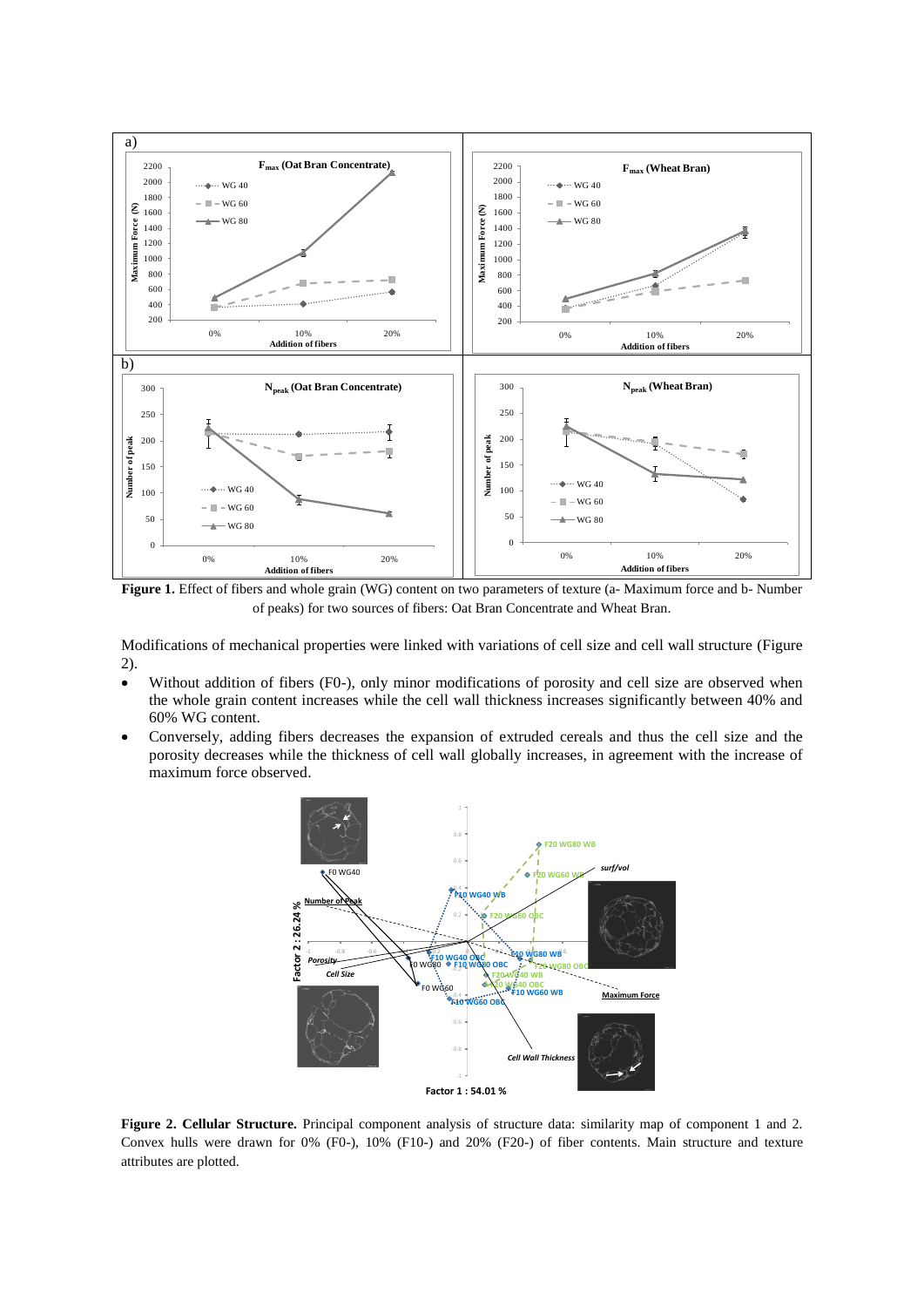Rehydration in Milk:

A loss of hardness and crispness is observed after immersion in milk. The hardness of dry products is well correlated with those of the soaked products (Figure 3). A low amount of fiber addition seems to result in a maintaining of hardness when poured in milk. . This is confirmed by MRI measurements showing a slower penetration of milk into the pellets containing fibers (Figure 5).



**Figure 3.** Correlations between the maximum forces measured for dry and soaked extruded cereals

Figure 4 shows an OCT image sequence for one experiment of rehydration. The cereal pellets are fixed in a cylinder and semi-skimmed milk at room temperature is poured up to 80% of the pellets height. The images are ordered from a-h) according to the rehydration progress during the experiment. At the beginning, no milk is visible along the upper surface of the cereals (Figure 4.a). Then some milk is appearing in the image at the spot indicated by the black arrow (Figure 4.b). From figure 4c to 4h, more and more milk becomes apparent along the upper surface of the cereal pellet, concomitantly to the collapse of the height of the cereal.



**Figure 4.** Sequence of OCT images showing the rehydration process of extruded cereals in semi-skimmed milk. The images are ordered from a)-h) according to the progress in time. Image size:  $4 \times 1.5$  mm<sup>2</sup>.

OCT made it possible to visualize the quality of coating (when observing dry pellets) and to follow the rehydration process of extruded cereals in milk: the collapse of the structure that is immerged in milk can be followed and quantified.

Figure 5 represents the normalized variances against the variation coefficient for three extruded cereals both coated and non-coated. Differences in the behavior of the different samples are observed through their